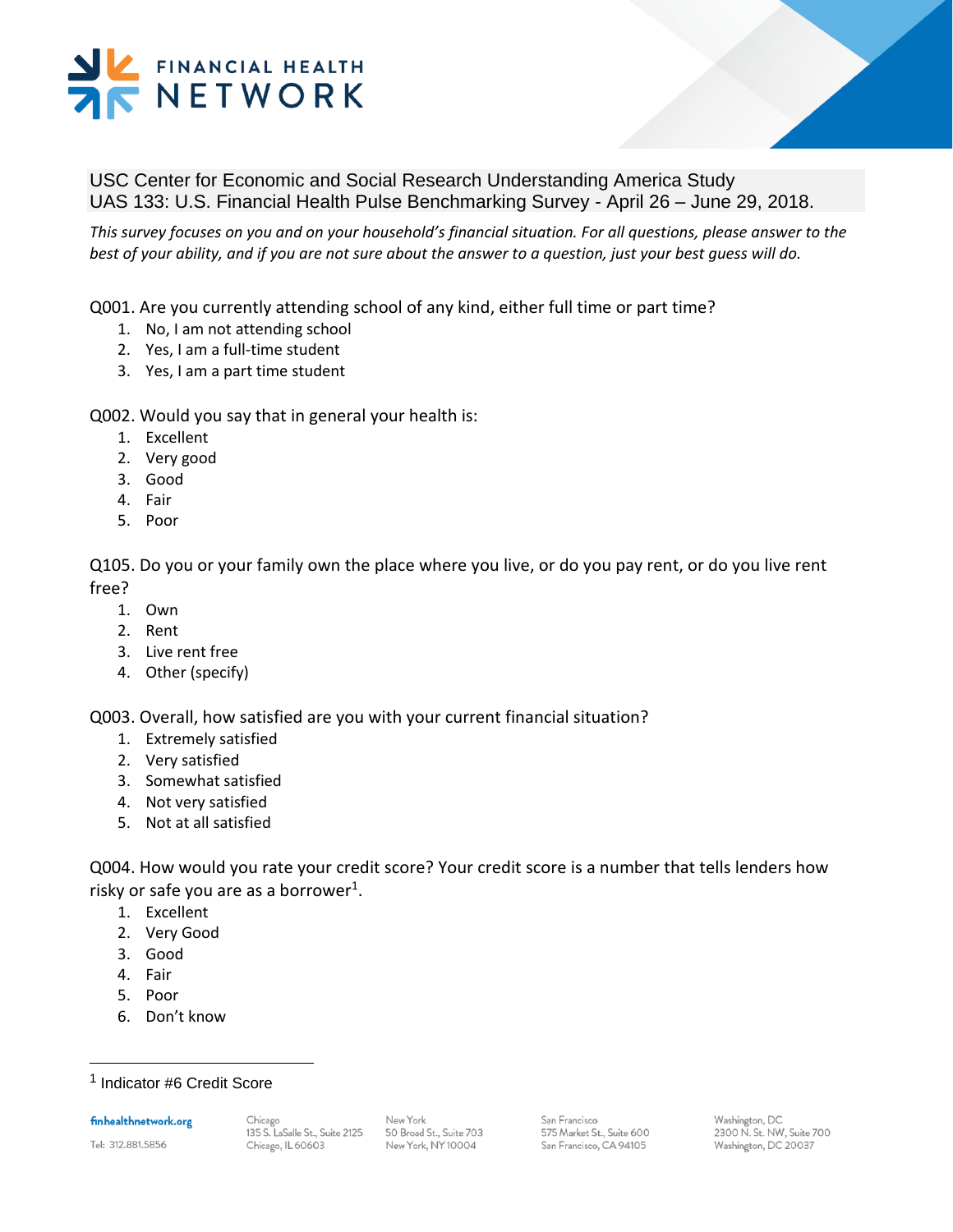

Q005. Which of the following brackets does your current credit score fall into? If you aren't sure, your best guess will do.

- 1. 300-499
- 2. 500-549
- 3. 550-599
- 4. 600-649
- 5. 650-699
- 6. 700-749
- 7. 750-799
- 8. 800-850
- 9. Don't know

Q006. Which of the following statements comes closest to the amount of financial risk that you are willing to take when you make investments<sup>2</sup>?

- 1. Take substantial financial risk expecting to earn substantial returns
- 2. Take above average financial risks expecting to earn above average returns
- 3. Take average financial risks expecting to earn average returns
- 4. Take below average financial risks expecting below average returns
- 5. Not willing to take any financial risk
- 6. I do not make investments

*The next questions ask you to read a statement and tell us how well that statement describes you or your situation<sup>3</sup> .* 

Q007. How well does this statement describe you or your situation? "Because of my money situation, I feel like I will never have the things I want in life."

- 1. Completely
- 2. Very well
- 3. Somewhat
- 4. Very little
- 5. Not at all

Q008. How well does this statement describe you or your situation? "I am just getting by financially."

- 1. Completely
- 2. Very well
- 3. Somewhat
- 4. Very little
- 5. Not at all

<sup>3</sup> This series is from CFPB: https://files.consumerfinance.gov/f/201512\_cfpb\_financial-well-being-questionnaireshort.pdf

#### finhealthnetwork.org

Tel: 312.881.5856

l

New York 50 Broad St., Suite 703 New York, NY 10004

San Francisco 575 Market St., Suite 600 San Francisco, CA 94105

<sup>2</sup> Risk Tolerance SCF – do not edit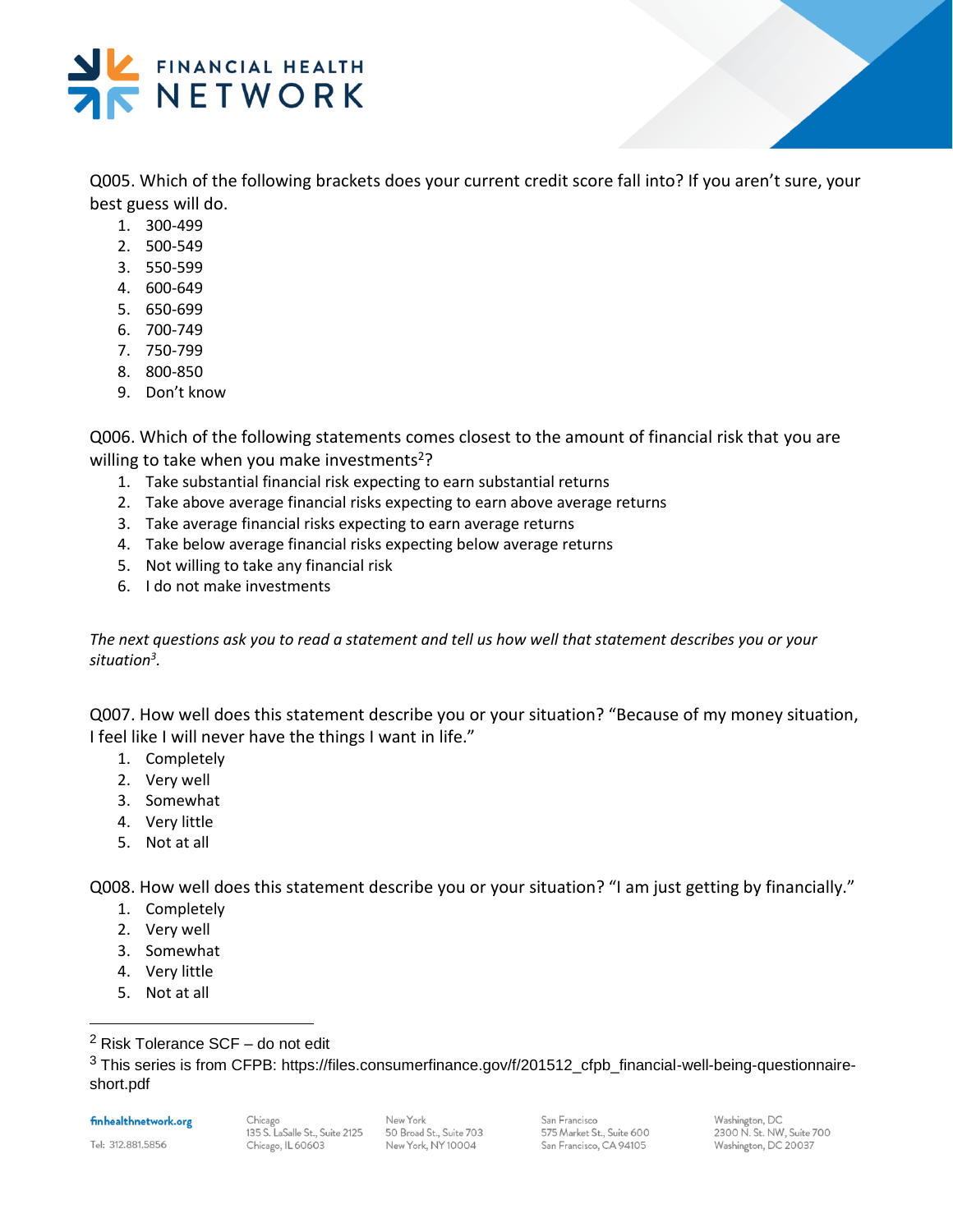

Q009. How well does this statement describe you or your situation? "I am concerned that the money I have or will save won't last."

- 1. Completely
- 2. Very well
- 3. Somewhat
- 4. Very little
- 5. Not at all

Q010. How often does this statement apply to you? "I have money left over at the end of the month."

- 1. Always
- 2. Often
- 3. Sometimes
- 4. Rarely
- 5. Never

Q011. How often does this statement apply to you? My finances control my life."

- 1. Always
- 2. Often
- 3. Sometimes
- 4. Rarely
- 5. Never

Q012. How many people who don't currently live with you (including children) do you regularly financially help or support? Please enter "0" if none. [numerical input, allow only integers >= 0]

### **Financial Stress**

*The next questions are about financial stress you may or may not have experienced over the last 12 months. For these and other questions that ask about the last 12 months, please think back to events that have occurred since [month], [year].* 

Q013. Over the last 12 months, how much stress, if any, did your finances cause you?

- 1. High stress
- 2. Moderate stress
- 3. Some stress
- 4. No stress

randomize order of Q14 – Q17

finhealthnetwork.org

Tel: 312.881.5856

Chicago 135 S. LaSalle St., Suite 2125 Chicago, IL 60603

New York 50 Broad St., Suite 703 New York, NY10004

San Francisco 575 Market St., Suite 600 San Francisco, CA 94105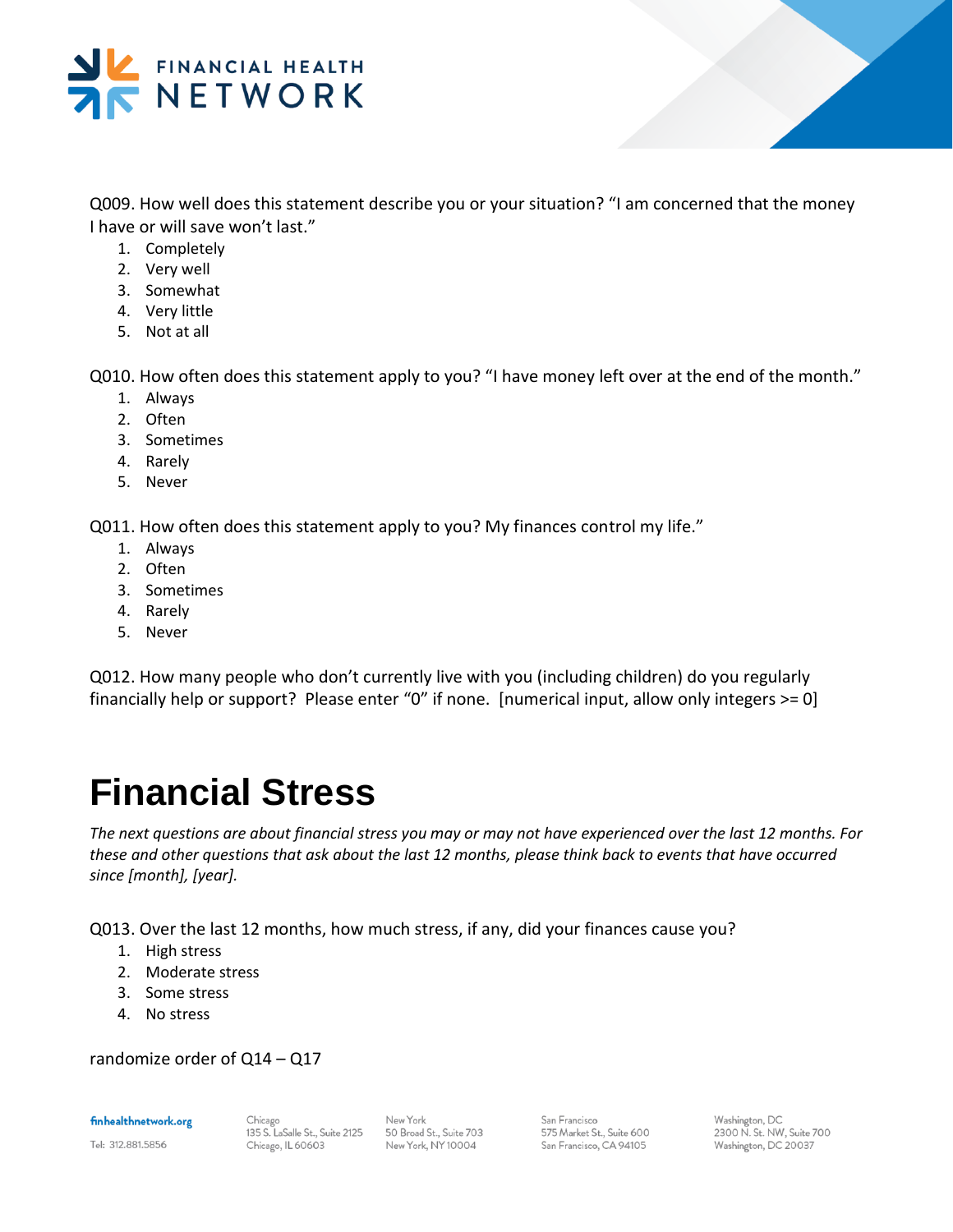

#### If finances caused stress

Q014. To what extent, if any, has financial stress negatively impacted your physical health?

- 1. High impact
- 2. Moderate impact
- 3. Some impact
- 4. No impact

#### If finances caused stress

Q015. To what extent, if any, has financial stress negatively impacted your mental health?

- 1. High impact
- 2. Moderate impact
- 3. Some impact
- 4. No impact

#### If finances caused stress

Q016. To what extent, if any, has financial stress negatively impacted your family life?

- 1. High impact
- 2. Moderate impact
- 3. Some impact
- 4. No impact

If finances caused stress & either work or go to school

Q017. To what extent, if any, has financial stress negatively impacted your work or school performance?

- 1. High impact
- 2. Moderate impact
- 3. Some impact
- 4. No impact
- 5. Not applicable (I don't work/go to school)

*Many of the questions in the remainder of this survey will ask about your "household's" financial situation. "Household" includes you and others living with you who contribute financially to your home. As you answer these questions, please think about all of your household members' finances, taken as a whole. If you live alone, or do not consider anyone else to be a member of your household, please answer these questions as an individual.* 

Q018. Generally speaking, who in your household is most knowledgeable about your household's finances?

- $1.$  I am
- 2. Someone else is
- 3. Someone else and I are equally knowledgeable
- 4. Other (please specify)

finhealthnetwork.org

Tel: 312.881.5856

Chicago 135 S. LaSalle St., Suite 2125 Chicago, IL 60603

New York 50 Broad St., Suite 703 New York, NY 10004

San Francisco 575 Market St., Suite 600 San Francisco, CA 94105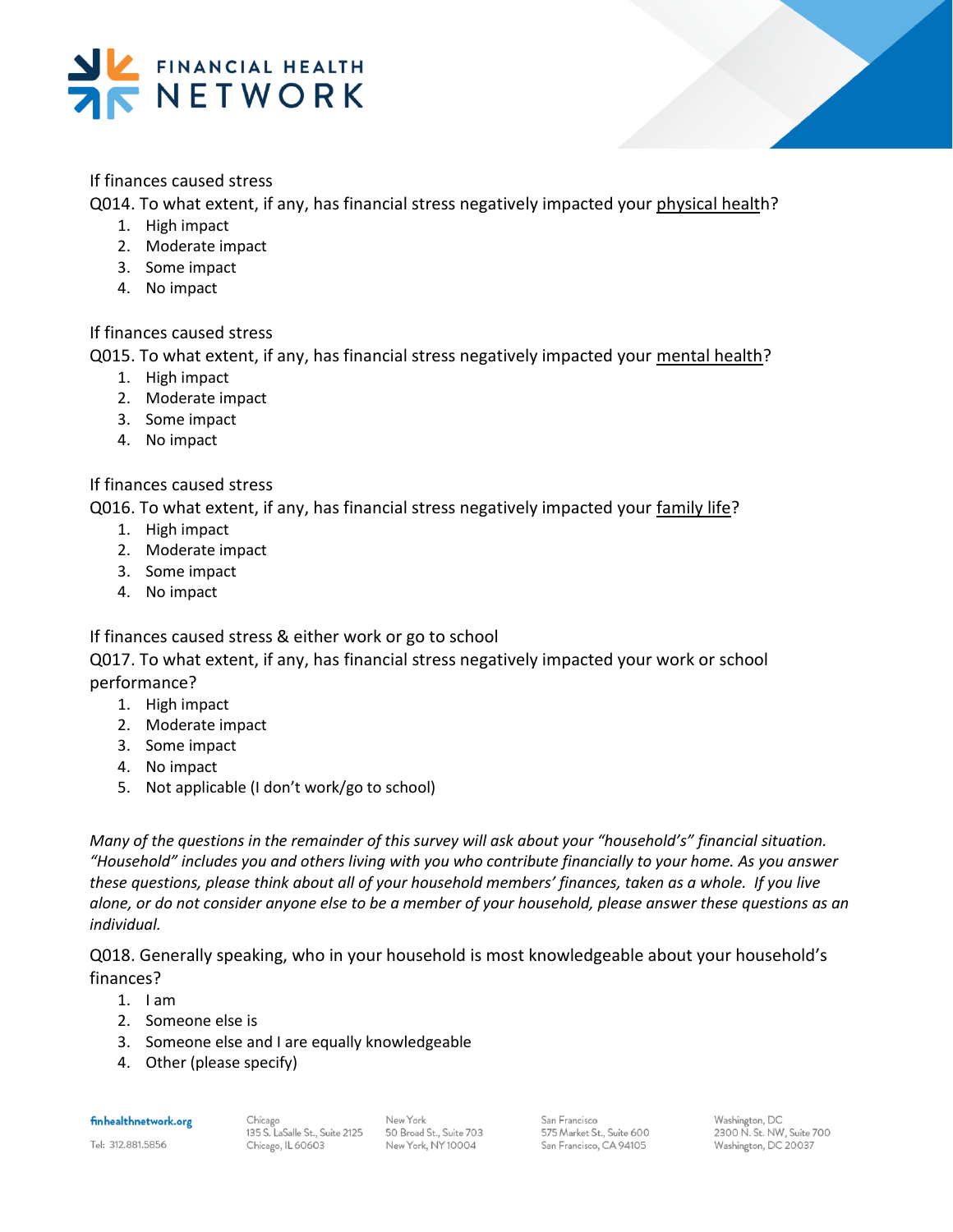



- 5. I live alone
- 6. Don't know

*For each of the next questions, please indicate whether the statements were often, sometimes, or never true for you or your household, in the past 12 months<sup>4</sup>*

Q019. In the past 12 months, I worried whether our food would run out before I got money to buy more.

- 1. Often
- 2. Sometimes
- 3. Never

Q020. In the past 12 months, we had trouble paying our rent or mortgage.

- 1. Often
- 2. Sometimes
- 3. Never

Q021. In the past 12 months, I or someone in my household did not get healthcare we needed because we couldn't afford it.

- 1. Often
- 2. Sometimes
- 3. Never

Q022. In the past 12 months, I or someone in my household stopped taking a medication or took less than directed due to the costs.

- 1. Often
- 2. Sometimes
- 3. Never

### **Income**

*The next questions ask about your total household income. For each of these, please think about your own income combined with the incomes of any other members of your household.* 

Q023. Taking into account all sources of income for everyone in your household, what was your total household income over the last 12 months? Please consider all sources of income, including wages, tips, bonuses, income from self-employment or investments, payments from government benefits

finhealthnetwork.org

Tel: 312.881.5856

l

New York 50 Broad St., Suite 703 New York, NY 10004

San Francisco 575 Market St., Suite 600 San Francisco, CA 94105

<sup>&</sup>lt;sup>4</sup> This series is the CFPB Financial Well Being Survey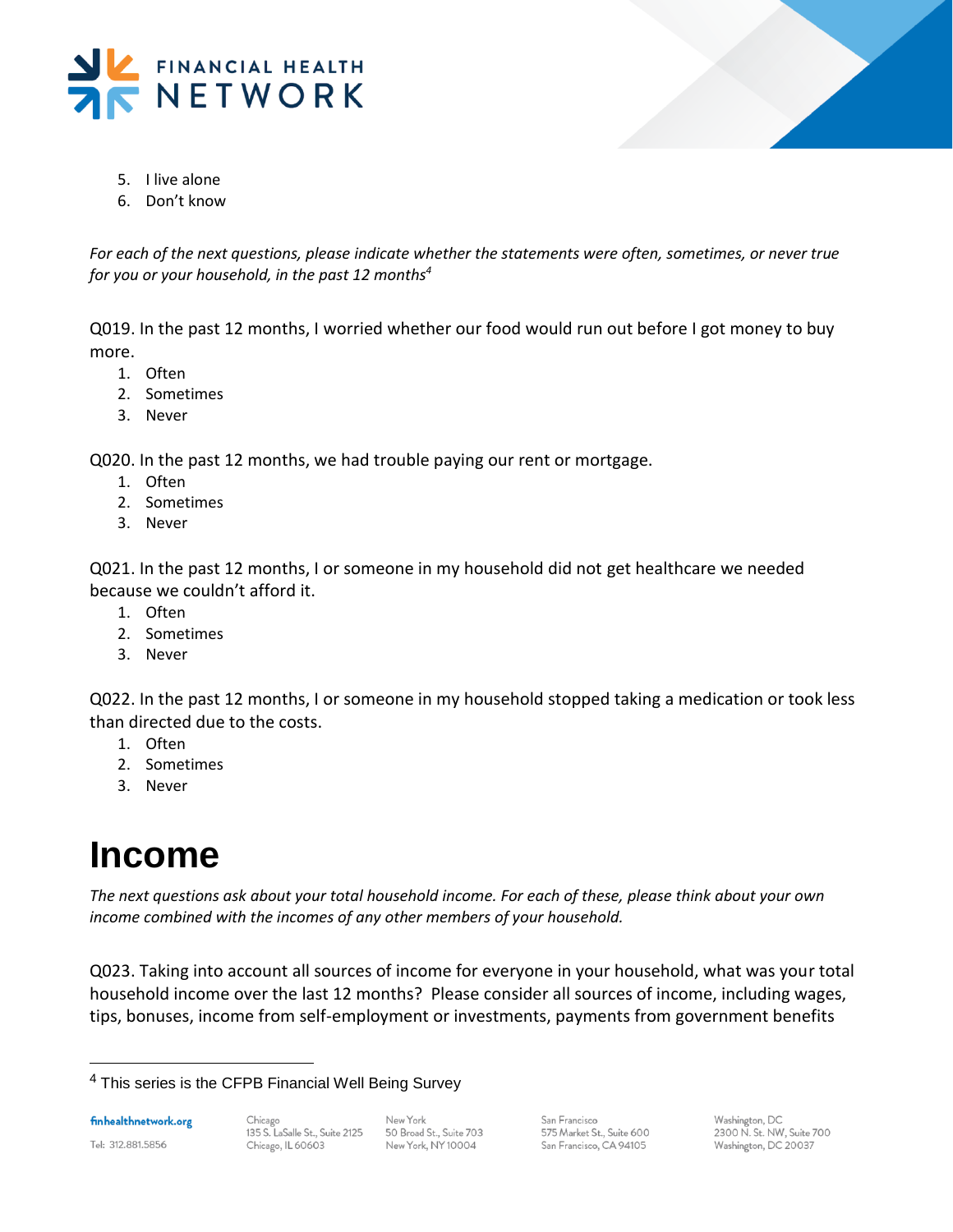

(including unemployment and Social Security benefits), and settlements such as alimony and child support.

[numerical input, allow only integers >= 0]

#### show preamble on same screen as grid

*In the last 12 months, did you or anyone in your household receive any of the following government benefits?*

|       |                                                                | Ye | No. | Don't |
|-------|----------------------------------------------------------------|----|-----|-------|
|       |                                                                | S  |     | know  |
| Q027  | Medicaid                                                       |    |     |       |
| Q027A | Medicare                                                       |    |     |       |
| Q027B | Social Security                                                |    |     |       |
| Q028  | Supplemental Security Income (SSI) Benefits                    |    |     |       |
| Q029  | Social Security Disability Insurance (SSDI)                    |    |     |       |
| Q030  | Special Supplemental Nutrition Program for Women, Infants, and |    |     |       |
|       | Children (WIC)                                                 |    |     |       |

#### show preamble on same screen as grid

*In the last 12 months, did you or anyone in your household receive any of the following government benefits?*

|       |                                                                   | Ye | N        | Don't |
|-------|-------------------------------------------------------------------|----|----------|-------|
|       |                                                                   | S  | $\Omega$ | know  |
| Q031  | Temporary Assistance for Needy Families (TANF)                    |    |          |       |
| Q032  | Supplemental Nutrition Assistance Program (SNAP or food stamps)   |    |          |       |
| Q033  | Children's Health Insurance Program (CHIP)                        |    |          |       |
| Q034  | Housing Assistance (e.g. Section 8 or vouchers)                   |    |          |       |
| Q034A | Earned Income Tax Credit (EITC)                                   |    |          |       |
| Q035  | Other government benefits not listed here or in previous question |    |          |       |
|       | (please specify)                                                  |    |          |       |

Q024. In the last 12 months, how often were you able to easily predict your household's income for the following month?

- 1. Every month
- 2. Most months
- 3. About half the time
- 4. A few months
- 5. I was never able to easily predict my next month's income over the last 12 months

Q025. In the last 12 months, which of the following statements best describes how your household's income varied from month to month, if at all?

finhealthnetwork.org

Chicago 135 S. LaSalle St., Suite 2125 Chicago, IL 60603

New York 50 Broad St., Suite 703 New York, NY 10004

San Francisco 575 Market St., Suite 600 San Francisco, CA 94105

Washington, DC 2300 N. St. NW, Suite 700 Washington, DC 20037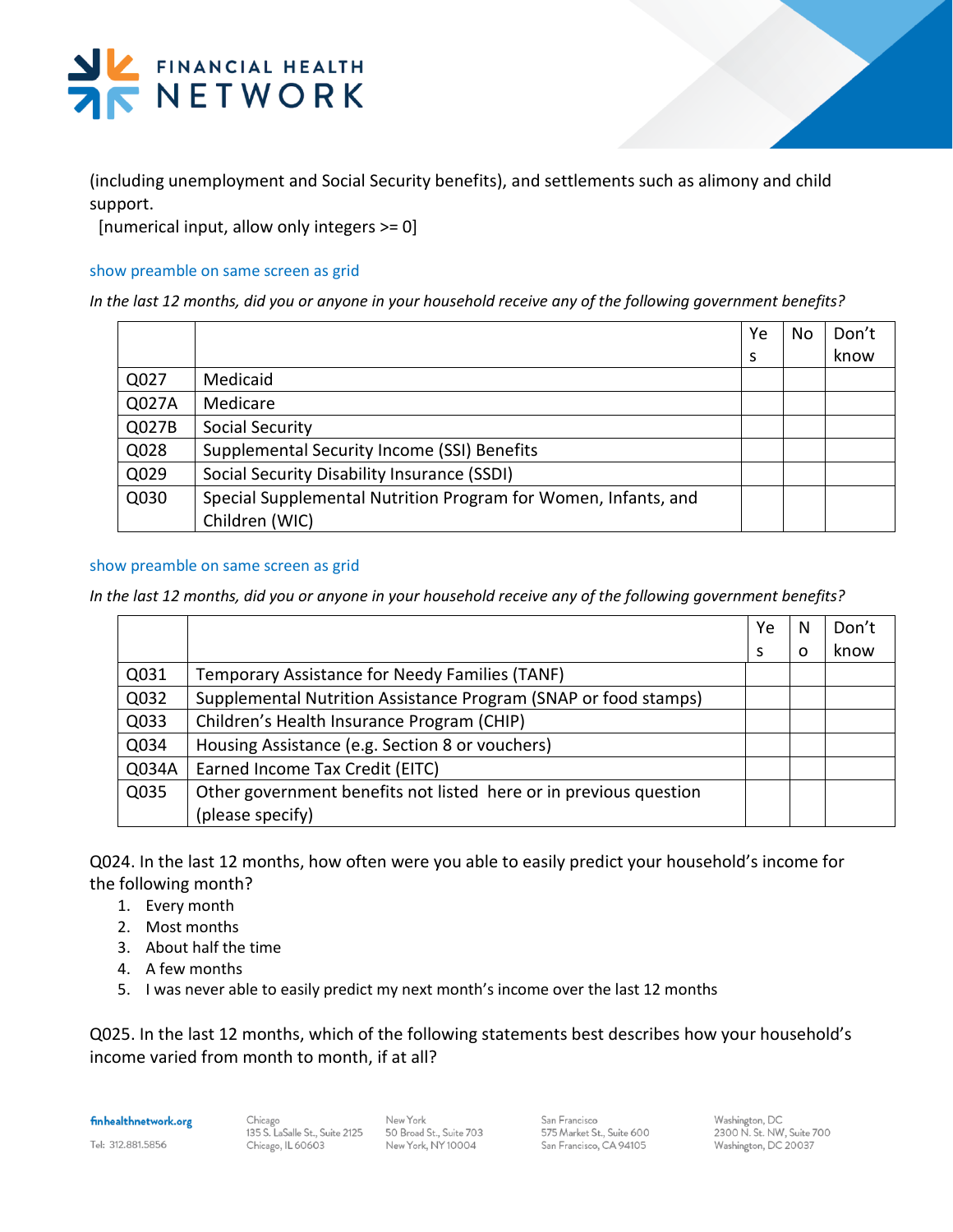



*My household's income:*

- 1. Was roughly the same each month
- 2. Occasionally varied from month to month
- 3. Varied quite often from month to month

#### $[$ if Q025 = 3 or 4 $]$

Q026. Which of the following, if any, contributed to why your household's income varied over the last 12 months? (Please select all that apply, and if none of the listed apply, please write in your own answer below.)

- 1. Variable income from bonuses
- 2. Variable income from commission, tips, consulting, gig work, side jobs, odd jobs, etc.
- 3. Seasonal employment that began or ended in the last 12 months
- 4. Seasonal variation in sales or contracts
- 5. Wages were garnished (i.e. withheld by your employer to pay some of your debts), or a garnish was lifted
- 6. Irregular work schedule or overtime work
- 7. Periods where you or household members were unemployed or on unpaid leave
- 8. Payouts from investment income
- 9. Received a promotion or salary increase
- 10. Started a new job
- 11. Some other reason (please specify)

[Error message if specify left blank in q26: "Please write a brief description of your "other" choice" but let them proceed if they hit next again]

Q040. Did you or anyone in your household receive a tax refund this year (from filing 2017 taxes), or do you expect to receive a refund?

- 1. Received a tax refund
- 2. Expect to receive a tax refund
- 3. Did not receive and do not expect a tax refund

#### If received a refund  $(Q040 = 1)$

Q041. Which of the following best describes how you used your tax refund? Did you save or invest the money, or did you spend it, or some of both?

- 1. Spent all of the tax refund
- 1. Saved some of it, spent some of it
- 2. Saved or invested all of it
- 3. Did something else with it (please specify)
- 4. Don't know

#### If spent the refund  $(Q041 = 1 \text{ or } 2)$  (Randomize order of answer values)

#### Q042. How did you or the members of your household spend the refund?

finhealthnetwork.org

Tel: 312.881.5856

Chicago 135 S. LaSalle St., Suite 2125 Chicago, IL 60603

New York 50 Broad St., Suite 703 New York, NY 10004

San Francisco 575 Market St., Suite 600 San Francisco, CA 94105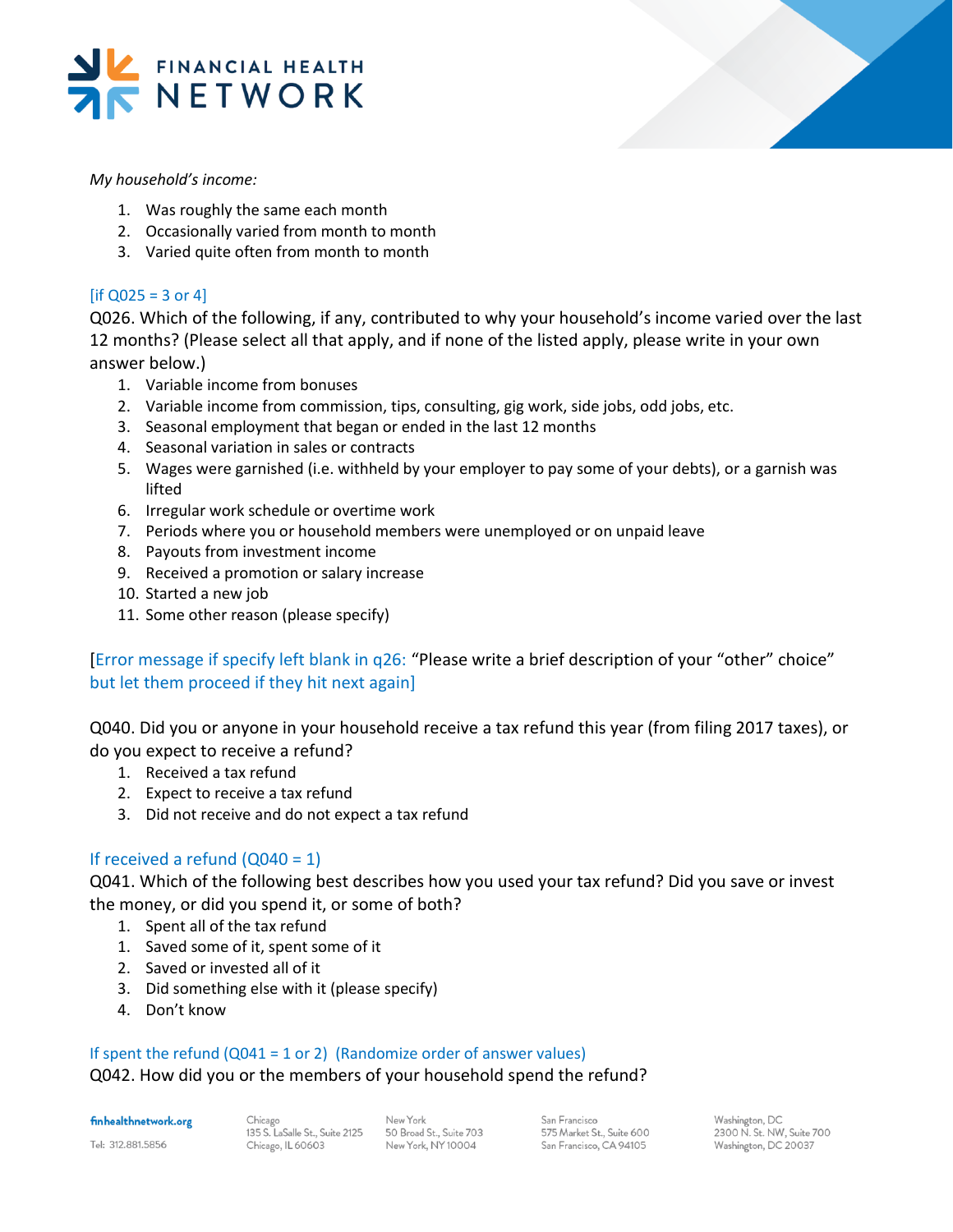



If you spent it in more than one way, please select all that apply

- 1. Paid down debt
- 2. Paid bills
- 3. Paid for household or personal items
- 4. Paid or helped pay for a large purchase such as a home, or vehicle
- 5. Paid educational expenses
- 6. Paid medical expenses
- 7. Paid vehicle expenses
- 8. Paid for vacation or travel
- 9. Other (please specify)

# **Spending**

*The next questions ask about your total household spending over the last 12 months. For each of these questions, please think about your personal spending, as well as how much other members of your household may have spent.* 

Q036. Which of the following statements best describes how your household's total spending compared to total income, over the last 12 months<sup>5</sup>?

- 1. Spending was much less than income
- 2. Spending was a little less than income
- 3. Spending was about equal to income
- 4. Spending was a little more than income
- 5. Spending was much more than income

#### if spent a little or much more than income (Q036 = 4 or 5)

Q037. Which of the following come closest to the reason that your household's spending exceeded its income in the last 12 months?

- 1. Our income was unusually low
- 2. Our spending was unusually high
- 3. Our income was unusually low and our spending was unusually high
- 4. Our spending usually or always exceeds our income
- 5. Don't know
- 6. Other (please specify)

#### if spent a little or much more than income (randomize order of answer values)

Q038. In the last 12 months, when your household's spending exceeded its income, which of the following, if any, did your household do to help cover expenses? Please select all that apply.

1. Worked extra hours or took other actions to increase or supplement income

finhealthnetwork.org

Tel: 312.881.5856

l

New York 50 Broad St., Suite 703 New York, NY 10004

San Francisco 575 Market St., Suite 600 San Francisco, CA 94105

<sup>&</sup>lt;sup>5</sup> Indicator #1 Spend Less Than Income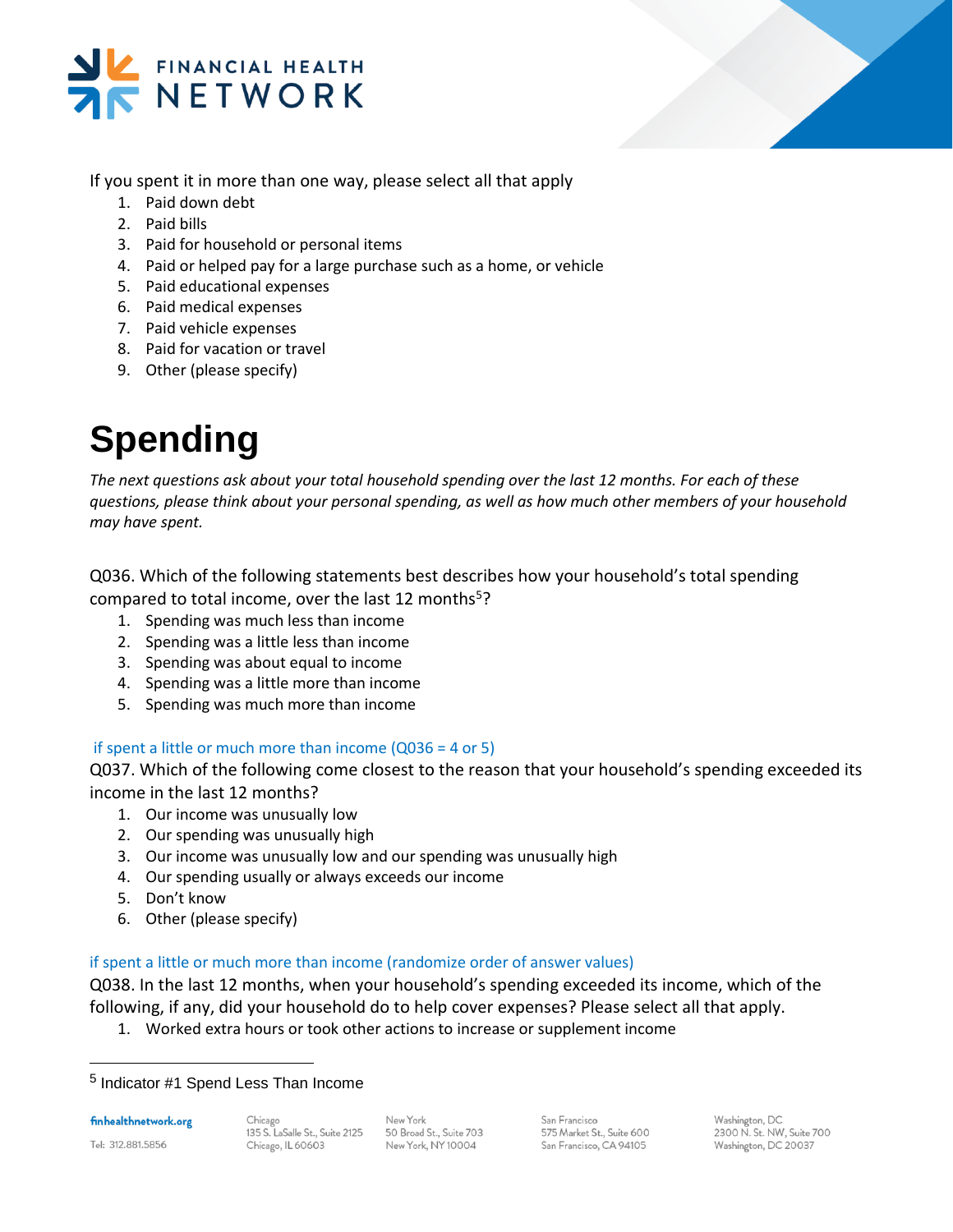



- 2. Used credit (e.g. credit cards, line of credit, etc.)
- 3. Borrowed money or was assisted by friends or family
- 4. Borrowed money or took out a loan from a financial institution
- 5. Sold items for cash
- 6. Cashed in stocks, insurance policies, or other financial assets
- 7. Used non-retirement savings
- 8. Used retirement savings
- 9. Overdrew checking account
- 10. Reduced expenses
- 11. Other (please specify)
- 12. Didn't do anything in particular

Q133. Please think about all of the purchases you made in the last 12 months and the way you paid for them, including by cash, check, credit card, debit card, and other forms of electronic payment. What portion of the purchases you made in the last 12 months did you make in cash?<sup>6</sup>

- 1. All with cash
- 2. Most with cash
- 3. Half with cash
- 4. Some with cash
- 5. None with cash

Q039. Which of the following statements best describes how your household has paid its bills over the last 12 months<sup>7</sup>?

*My household has been financially able to:* 

- 1. Pay all of our bills on time
- 2. Pay nearly all of our bills on time
- 3. Pay most of our bills on time
- 4. Pay some of our bills on time
- 5. Pay very few of our bills on time

Q043. Suppose now that you have an emergency expense that costs \$400. Based on your current financial situation, how would you pay for this expense? If you would use more than one method, please select all that apply<sup>8</sup>.

- 1. Put it on my credit card and pay it off in full at the next statement
- 2. Put it on my credit card and pay it off over time
- 3. With the money currently in my checking/savings account or with cash
- 4. Using money from a bank loan or line of credit

finhealthnetwork.org

l

New York 50 Broad St., Suite 703 New York, NY 10004

San Francisco 575 Market St., Suite 600 San Francisco, CA 94105

<sup>&</sup>lt;sup>6</sup> [\[Gallup, 2016\]](http://news.gallup.com/poll/193649/americans-using-cash-less-compared-five-years-ago.aspx) slightly modified

 $<sup>7</sup>$  Indicator #2 – Pay Bills On Time</sup>

<sup>&</sup>lt;sup>8</sup> 2017 SHED survey. Do not wordsmith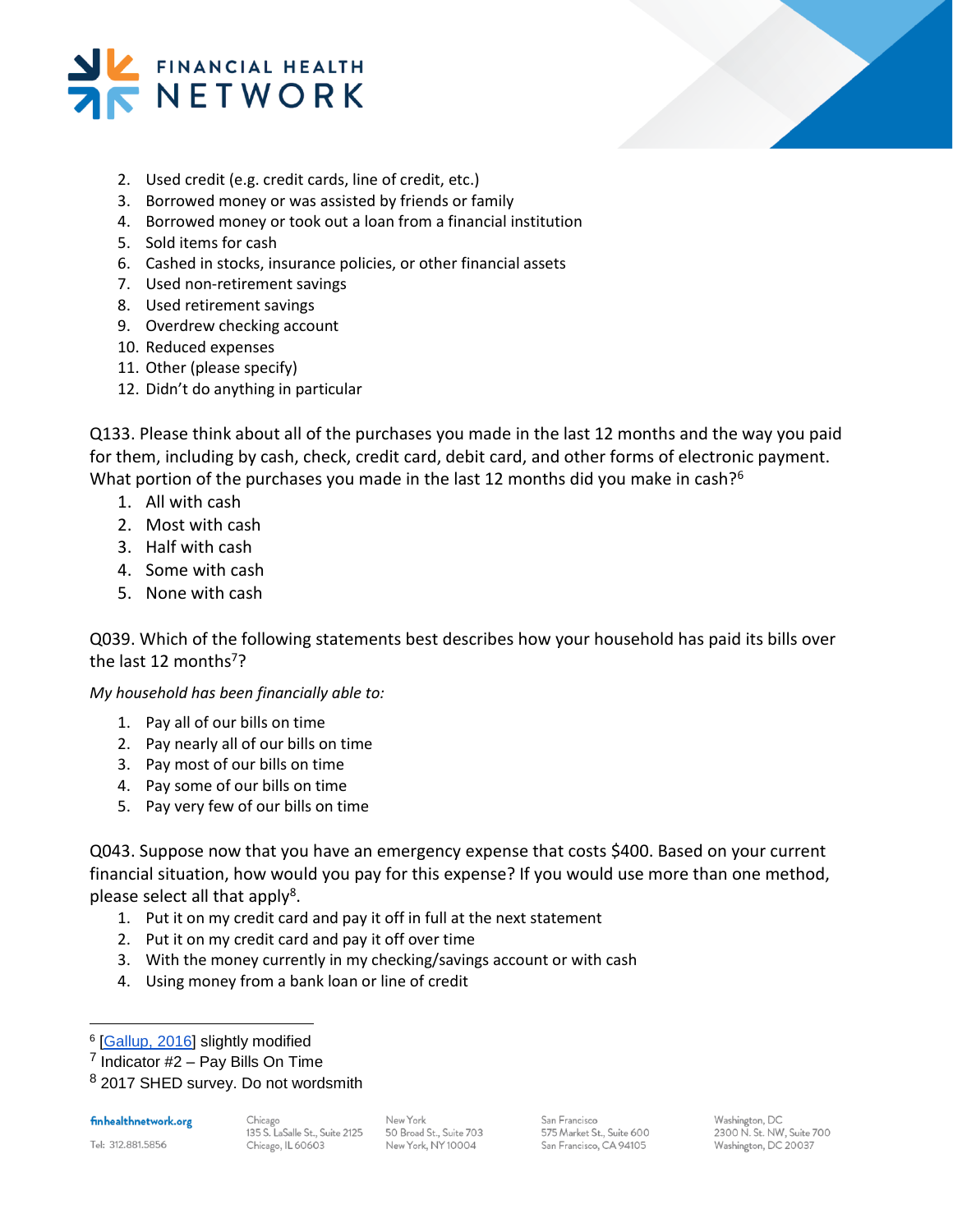



- 5. By borrowing from a friend or family member
- 6. Using a payday loan, deposit advance, or overdraft
- 7. By selling something
- 8. I wouldn't be able to pay for the expense right now
- 9. Other (please specify)

### **Save**

*The next questions ask about your household's savings, retirement funds, and investments.* 

Q044 At your current level of spending, how long could you and your household afford to cover expenses, if you had to live only off the money you have readily available, without withdrawing money from retirement accounts or borrowing?<sup>9</sup>

- 1. 6 months or more
- 2. 3-5 months
- 3. 1-2 months
- 4. 1-3 weeks
- 5. Less than 1 week

Q045. Thinking about your household's longer term financial goals such as saving for a vacation, starting a business, buying or paying off a home, saving up for education, putting money away for retirement, or making retirement funds last… How confident are you that your household is currently doing what is needed to meet your longer-term goals $10$ ?

- 1. Very confident
- 2. Moderately confident
- 3. Somewhat confident
- 4. Slightly confident
- 5. Not at all confident

#### Show preamble on the same screen as the grid

*Do you or anyone in your household have any of the following financial assets or accounts?* 

|      |                  | Yes | No | Don't<br>know |
|------|------------------|-----|----|---------------|
| Q046 | Checking account |     |    |               |
| Q047 | Savings account  |     |    |               |

<sup>9</sup> Indicator #3 adequate Liquid Savings

<sup>10</sup> Indicator #4 Adequate Long Term Savings

finhealthnetwork.org

Tel: 312.881.5856

l

Chicago 135 S. LaSalle St., Suite 2125 Chicago, IL 60603

New York 50 Broad St., Suite 703 New York, NY 10004

San Francisco 575 Market St., Suite 600 San Francisco, CA 94105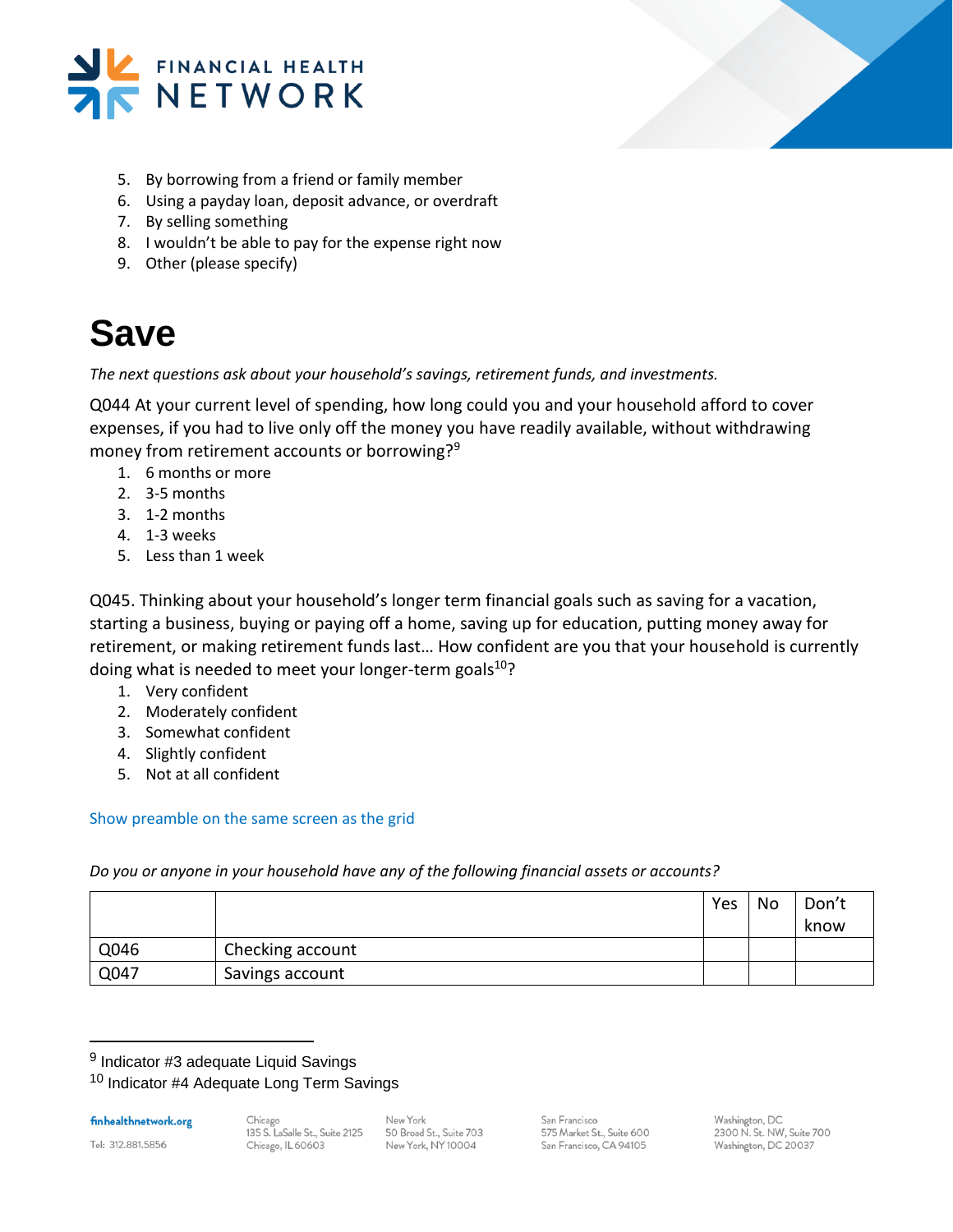# FINANCIAL HEALTH<br>NETWORK

| Q048 | Employer-provided retirement account (e.g. 401k, 403(b) or<br>Thrift Savings Plan (TSP)                                                      |  |  |
|------|----------------------------------------------------------------------------------------------------------------------------------------------|--|--|
| Q050 | Employer-provided traditional pension or cash balance plan                                                                                   |  |  |
| Q049 | Individual retirement account not provided by an employer<br>(IRA, Keogh, SEP, or any other retirement fund)                                 |  |  |
| Q051 | Other personal savings or investments such as mutual funds,<br>money market accounts, stocks, certificates of deposit, or<br>annuities, etc. |  |  |
| Q052 | Savings in cash                                                                                                                              |  |  |
| Q053 | Other financial assets or accounts excluding real estate or<br>housing) (please specify)                                                     |  |  |

#### Show preamble on the same screen as the grid

*For each of the following financial assets or accounts, please estimate the current value of that account. Just your best guess will do.* 

|      | Show only endorsed accounts but do not include pension                                                                                    | Approximat<br>e Current<br>Value |
|------|-------------------------------------------------------------------------------------------------------------------------------------------|----------------------------------|
| Q054 | Checking account                                                                                                                          |                                  |
| Q055 | Savings account                                                                                                                           |                                  |
| Q056 | Employer-provided retirement account (e.g. 401k, 403(b) or Thrift<br>Savings Plan (TSP)                                                   |                                  |
| Q057 | Individual retirement account not provided by an employer (IRA,<br>Keogh, SEP, or any other retirement fund)                              |                                  |
| Q058 | Other personal savings or investments such as mutual funds, money<br>market accounts, stocks, certificates of deposit, or annuities, etc. |                                  |
| Q059 | Savings in cash                                                                                                                           |                                  |
| Q060 | show value of other specify if $q053 = yes$                                                                                               |                                  |

#### Show preamble on the same screen as the grid Show only the accounts that were endorsed, but do not include pension

*Please indicate if you or anyone in your household is currently saving in any of your financial assets or accounts. If so, are you saving regularly (for example, monthly or from each paycheck) or irregularly (adding savings whenever you can), or not at all?* 

*Please remember to include automatic savings, contributions that are taken out of your paycheck by your employer, and automatic transfers to investment accounts.*

finhealthnetwork.org

Chicago 135 S. LaSalle St., Suite 2125 Chicago, IL 60603

New York 50 Broad St., Suite 703 New York, NY 10004

San Francisco 575 Market St., Suite 600 San Francisco, CA 94105

Washington, DC 2300 N. St. NW, Suite 700 Washington, DC 20037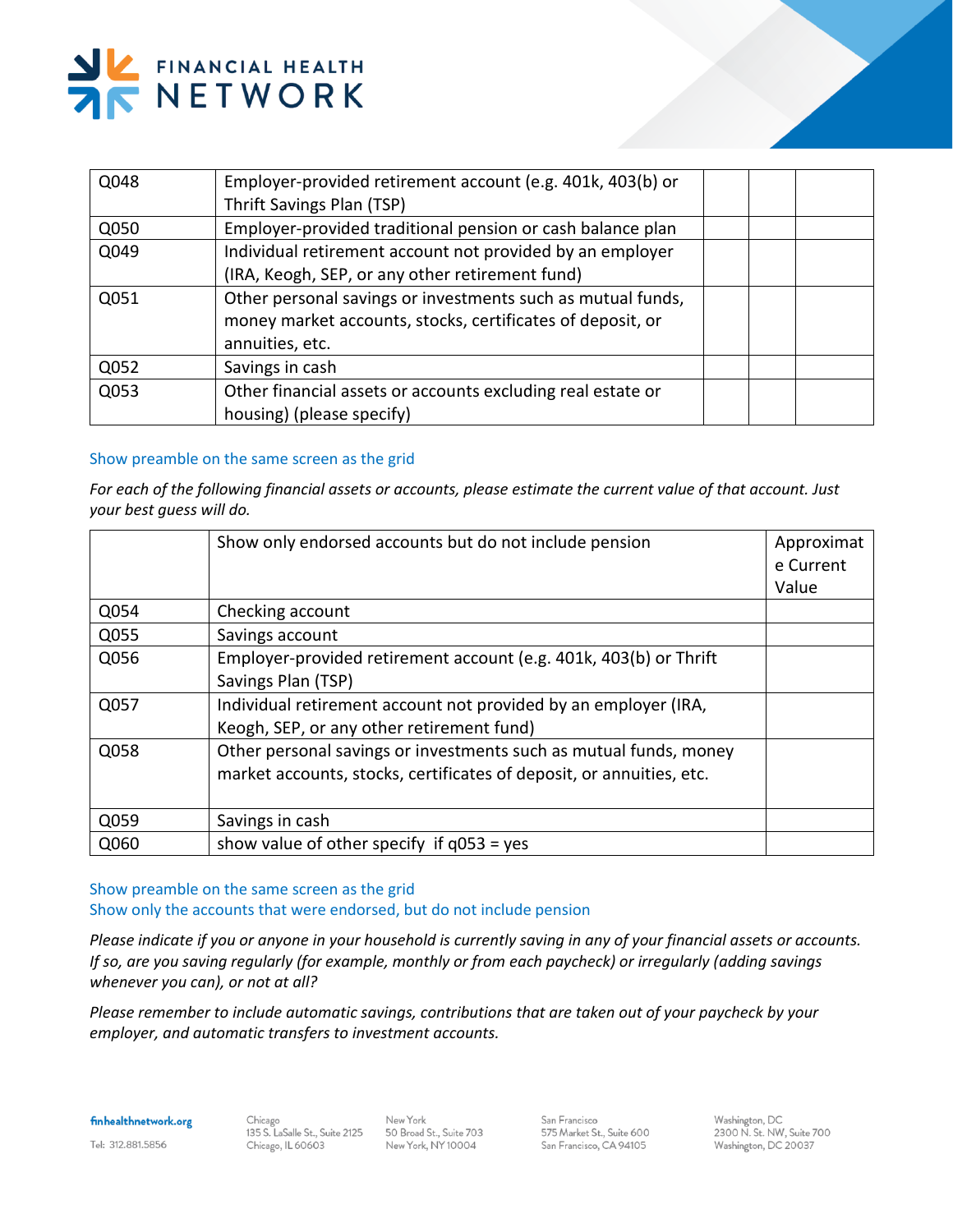

|      |                                                    | Saving    | Saving   | Not       |
|------|----------------------------------------------------|-----------|----------|-----------|
|      |                                                    | regularly | whenever | currently |
|      |                                                    |           | possible | saving    |
| Q061 | Checking account                                   |           |          |           |
| Q062 | Savings account                                    |           |          |           |
| Q063 | Employer-provided retirement account (e.g. 401k,   |           |          |           |
|      | 403(b) or Thrift Savings Plan (TSP)                |           |          |           |
| Q064 | Individual retirement account not provided by an   |           |          |           |
|      | employer (IRA, Keogh, SEP, or any other retirement |           |          |           |
|      | fund)                                              |           |          |           |
| Q066 | Other personal savings or investments such as      |           |          |           |
|      | mutual funds, money market accounts, stocks,       |           |          |           |
|      | certificates of deposit, or annuities, etc.        |           |          |           |
|      |                                                    |           |          |           |
| Q067 | Savings in cash                                    |           |          |           |
| Q068 | display value of open end if $q60 = yes$           |           |          |           |

Show preamble on the same screen as the grid [randomize order of the rows of the grid

*In the past 12 months, did you or anyone in your household go to some place other than a bank, savings or loans institution, credit union, or brokerage firm to do any of the following activities?*

|      |                                                       | Yes | No | Don't know |
|------|-------------------------------------------------------|-----|----|------------|
| Q070 | Sent a money order                                    |     |    |            |
| Q071 | Cashed a check                                        |     |    |            |
| Q072 | Sent money to friends or family living outside the US |     |    |            |
| Q073 | Borrowed a payday loan or received a payday advance   |     |    |            |
| Q074 | Used a pawn shop loan                                 |     |    |            |
| Q075 | Used rent-to-own services                             |     |    |            |
| Q076 | Took out a tax refund anticipation loan               |     |    |            |

*The next questions ask about your household's debts*

### **Borrow**

Q077. Now thinking about all of your household's current debts, including mortgages, bank loans, student loans, money owed to people, medical debt, past-due bills, and credit card balances that are

finhealthnetwork.org

Chicago 135 S. LaSalle St., Suite 2125 Chicago, IL 60603

New York 50 Broad St., Suite 703 New York, NY 10004

San Francisco 575 Market St., Suite 600 San Francisco, CA 94105

Washington, DC 2300 N. St. NW, Suite 700 Washington, DC 20037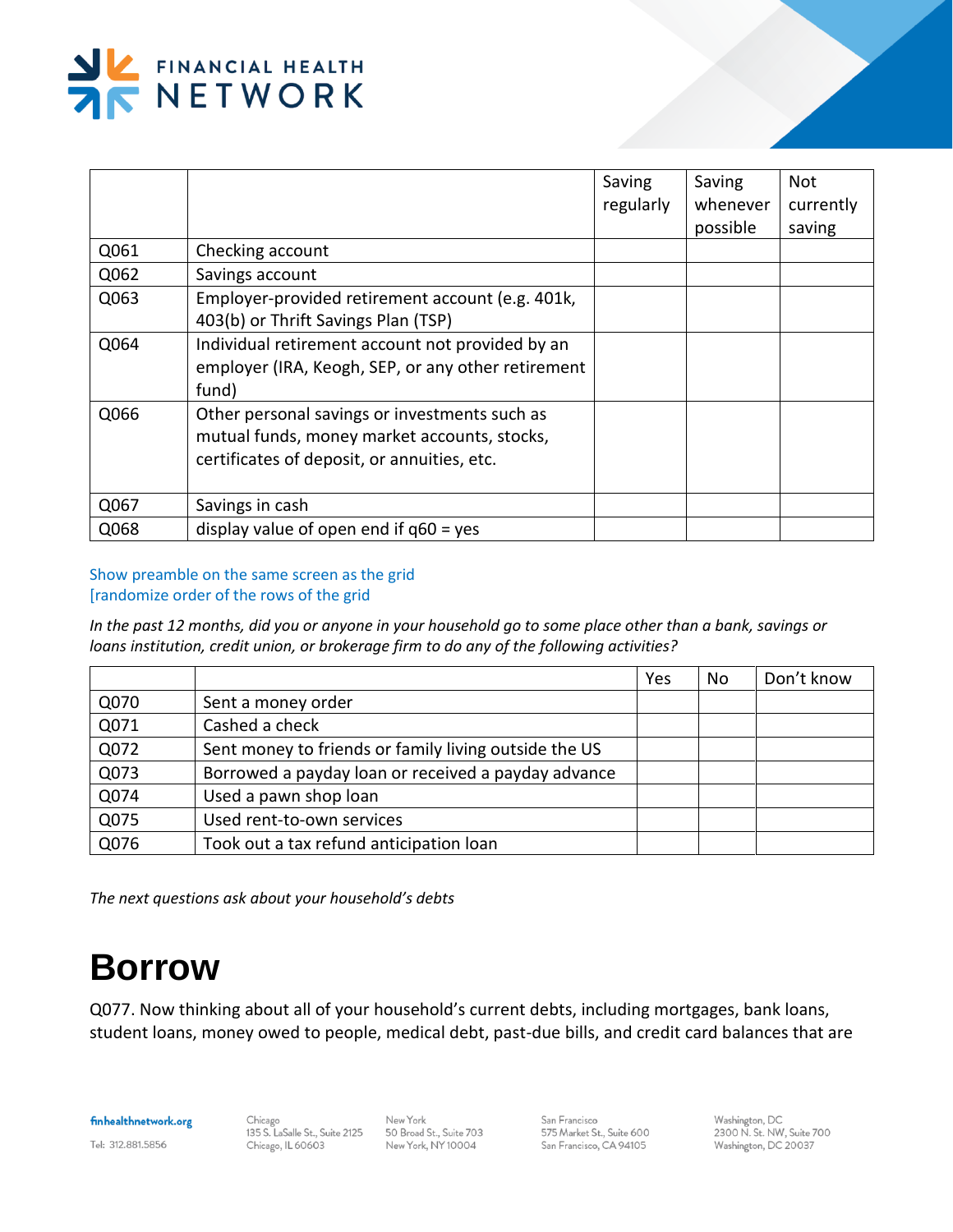

carried over from prior months … As of today, which of the following statements describes how manageable your household debt is $11$ ?

- 1. Have a manageable amount of debt
- 2. Have a bit more debt than is manageable
- 3. Have far more debt than is manageable
- 4. Do not have any debt

#### Ask if Q077 < 4 or missing Show preamble on the same screen as the grid

*Which of the following types of debt, if any, do you or anyone in your household currently have?* 

|      |                                                                       | Ye | N | Don' |
|------|-----------------------------------------------------------------------|----|---|------|
|      |                                                                       | S  | O | t    |
|      |                                                                       |    |   | kno  |
|      |                                                                       |    |   | w    |
| Q078 | Auto Ioans                                                            |    |   |      |
| Q079 | Student loans                                                         |    |   |      |
| Q080 | Small business loans                                                  |    |   |      |
| Q081 | Mortgages and home equity line of credit                              |    |   |      |
| Q082 | <b>Medical debts</b>                                                  |    |   |      |
| Q083 | Outstanding credit card balances carried over from previous months    |    |   |      |
| Q084 | Other loans (including payday loans, auto title loans, money borrowed |    |   |      |
|      | from family or friends, and excluding the loans listed above)         |    |   |      |
| Q085 | Other debts not listed (Please Specify)                               |    |   |      |

#### Ask if Q077 < 4 or missing

Show only the debts endorsed in the previous question, and show preamble on the same screen as the grid

*For each of the following types of debt, please estimate the amount your household currently owes. If you aren't sure, your best guess will do.*

|      |                                          | The approximate<br>total amount<br>you owe on this<br>debt |
|------|------------------------------------------|------------------------------------------------------------|
| Q086 | Auto loans                               |                                                            |
| Q087 | Student loans                            |                                                            |
| Q088 | Small business loans                     |                                                            |
| Q089 | Mortgages and home equity line of credit |                                                            |
| Q090 | <b>Medical debts</b>                     |                                                            |

#### <sup>11</sup> Indicator #5 Manageable Debt Load

finhealthnetwork.org

Tel: 312.881.5856

l

Chicago 135 S. LaSalle St., Suite 2125 Chicago, IL 60603

New York 50 Broad St., Suite 703 New York, NY 10004

San Francisco 575 Market St., Suite 600 San Francisco, CA 94105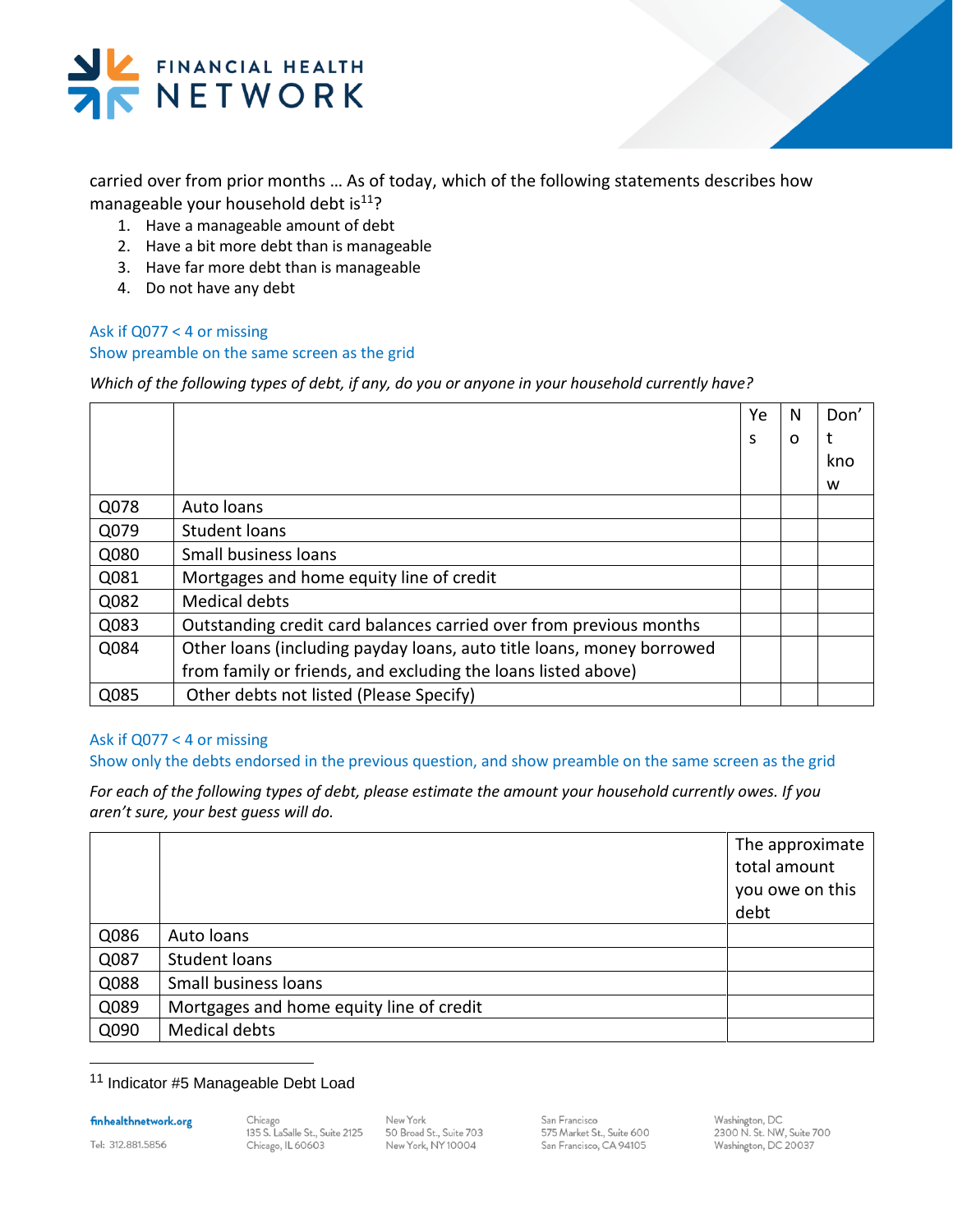

| Outstanding credit card balances carried over from previous months    |  |
|-----------------------------------------------------------------------|--|
| Other loans (including payday loans, auto title loans, money borrowed |  |
| from family/friends, and excluding the loans listed above)            |  |
| display value of "Other" open end here                                |  |
|                                                                       |  |

#### Ask if Q077 < 4 or missing

#### show preamble on same screen as grid

*For each of the following activities, please indicate whether or not your household's debt has delayed or prevented you, or anyone else in your household, from doing that activity, over the last 12 months.* 

|      | In the last 12 months, did your household's debt                | <b>Yes</b> | No. | Don't |
|------|-----------------------------------------------------------------|------------|-----|-------|
|      |                                                                 |            |     | know  |
| Q094 | Delay or prevent starting a business?                           |            |     |       |
| Q095 | Delay or prevent moving from your current residence?            |            |     |       |
| Q096 | Delay or prevent going to school?                               |            |     |       |
| Q097 | Delay or prevent starting a family?                             |            |     |       |
| Q098 | Delay or prevent purchasing a home?                             |            |     |       |
| Q099 | Delay or prevent purchasing a car?                              |            |     |       |
| Q100 | Delay or prevent saving for retirement?                         |            |     |       |
| Q101 | Delay or prevent retiring from work?                            |            |     |       |
| Q102 | Delay or prevent changing jobs?                                 |            |     |       |
| Q103 | Delay or prevent receiving medical treatment (including filling |            |     |       |
|      | prescriptions)?                                                 |            |     |       |

If have debt other than mortgage (if any of Q078-Q080 or Q082-Q085 = Yes) keep preamble on same screen as question

Q104. For this question, please think about how long it might take to pay off your current level of household debt, excluding mortgages. Do not consider future debt, just the non-mortgage debt you have right now.

Excluding any mortgages, and assuming you do not take on any more debt, how long do you think it would take your household to pay off its current debts? If you aren't sure, your best guess will do.

- 1. Less than 1 year
- 2. 1 to 5 years
- 3. 6 to 10 years
- 4. 11 to 20 years
- 5. 21 to 30 years
- 6. More than 30 years
- 7. We will never pay off our debts
- 8. Don't know

#### finhealthnetwork.org

Tel: 312.881.5856

New York 50 Broad St., Suite 703 New York, NY10004

San Francisco 575 Market St., Suite 600 San Francisco, CA 94105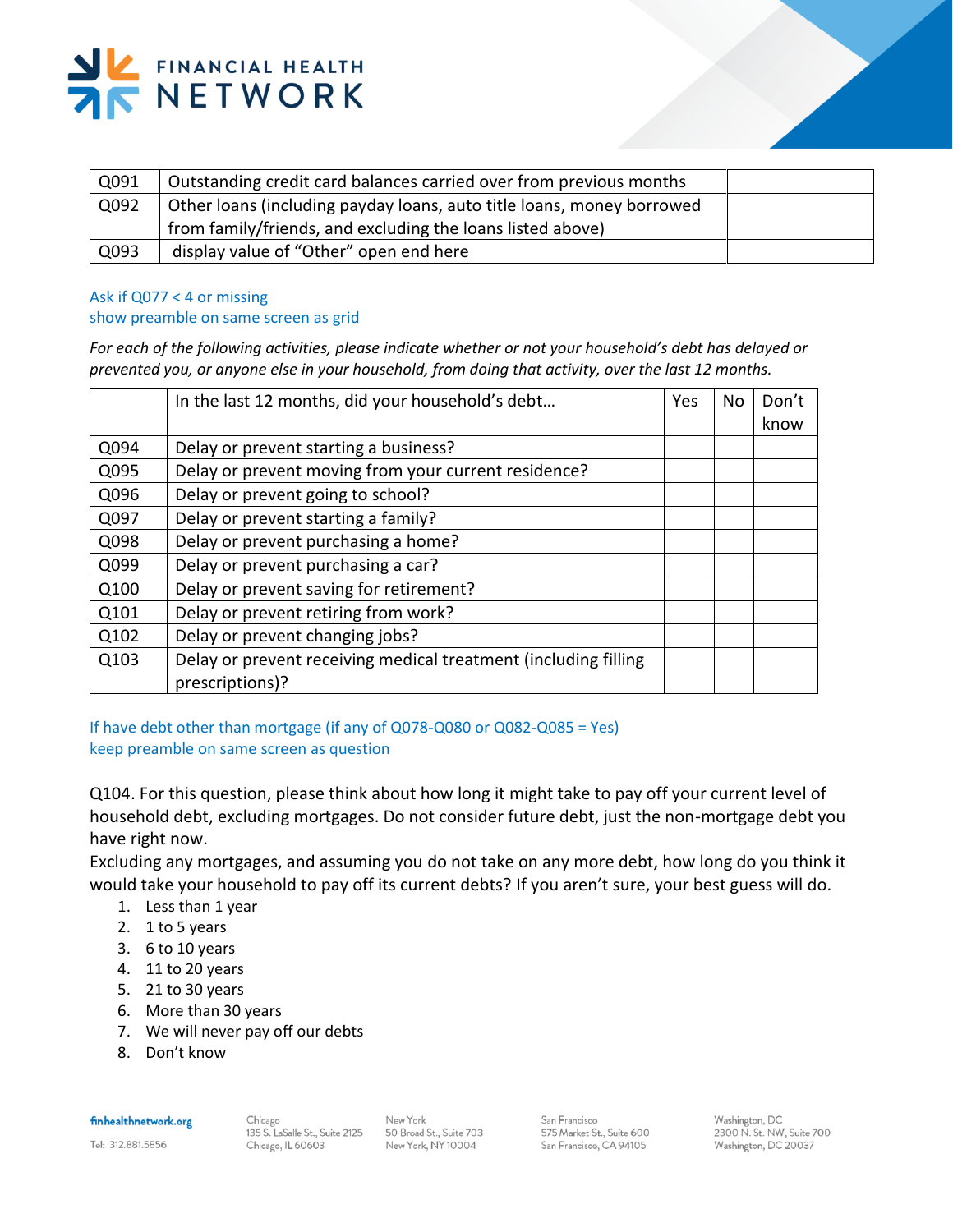



### **Insurance Coverage**

*The next few questions ask about the different types of insurance that you and your household might have.* 

Q106. Does your household have car insurance on all your automobiles?

- 1. Yes
- 2. No
- 3. Don't Know
- 4. Not applicable (we don't own a car)

#### ask if housing type = "own"

Q107. Is your household currently covered by homeowner's insurance?

- 1. Yes
- 2. No
- 3. Don't Know

#### ask if housing type = "rent"

Q108. Is your household currently covered by renter's insurance?

- 1. Yes
- 2. No
- 3. Don't Know

Q109. Do you currently have life insurance?

- 1. Yes
- 2. No
- 3. Don't Know

Q110. Do you currently have short-term or long-term disability insurance?

- 1. Yes
- 2. No
- 3. Don't Know

Q111. Do you currently have health insurance (including employer-paid, private, Medicare/Medicaid, Military, Veterans, Indian Health Service, or any other type of medical coverage)?

- 1. Yes
- 2. No
- 3. Don't Know

#### if  $Q111 = 1$

Q134. Which of the following is your main source of health insurance coverage?

- 1. Your employer
- 2. Your spouse's employer

finhealthnetwork.org

Tel: 312.881.5856

San Francisco 575 Market St., Suite 600 San Francisco, CA 94105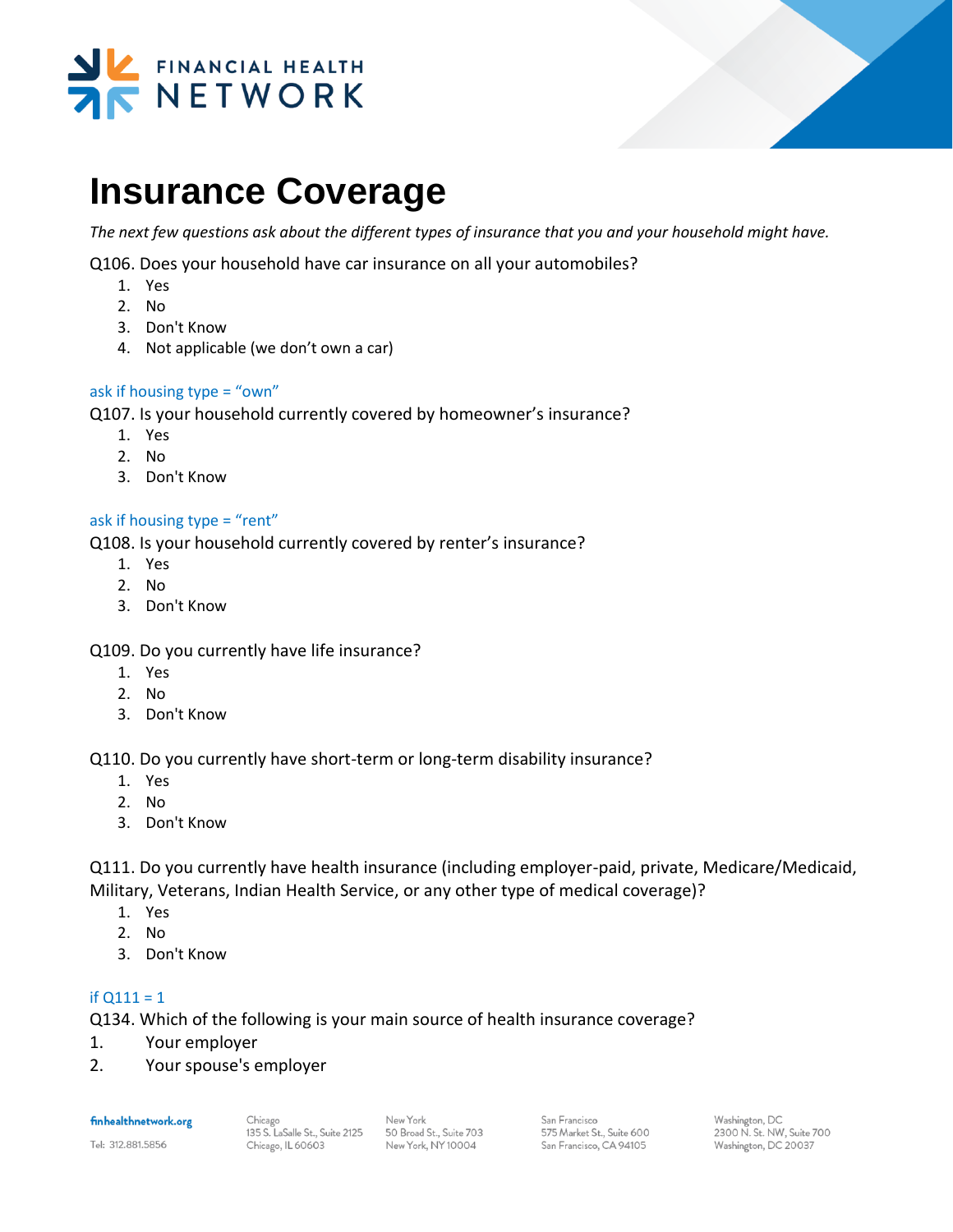

- 3. Your parent or guardian
- 4. Medicare or Medicaid
- 5. Through an insurance company or a state or federal marketplace that you purchased yourself

(including Affordable Care Act (ACA) plans)

- 6. Veterans' Health Administration (VHA) benefits, including Choice Act
- 7. TRICARE or other military health benefits
- 8. Indian Health Services
- 9. Other (Please Specify)
- 10. Don't know

#### ask if any of the insurance questions = yes

Q112. Thinking about all of the types of personal and household insurance you and others in your household have, how confident are you that those insurance policies will provide enough support in case of an emergency<sup>12</sup>?

- 1. Very confident
- 2. Moderately confident
- 3. Somewhat confident
- 4. Slightly confident
- 5. Not at all confident

# **Planning**

The next questions ask about the extent to which your household plans ahead financially, that is, to cover upcoming expenses, or to save up for long-term goals or to cover emergencies.

Q113. To what extent do you agree or disagree with the following statement: "My household plans ahead financially.<sup>13</sup>"

- 1. Agree strongly
- 2. Agree somewhat
- 3. Neither agree nor disagree
- 4. Disagree somewhat
- 5. Disagree strongly

Q114. Does your household use a budget or other type of plan to track and manage your spending?

- 1. Yes
- 2. No

l

3. Don't know

Tel: 312.881.5856

New York 50 Broad St., Suite 703 New York, NY 10004

San Francisco 575 Market St., Suite 600 San Francisco, CA 94105

<sup>&</sup>lt;sup>12</sup> Indicator #7 Adequate Insurance Coverage

<sup>13</sup> Indicator #8 Planning Ahead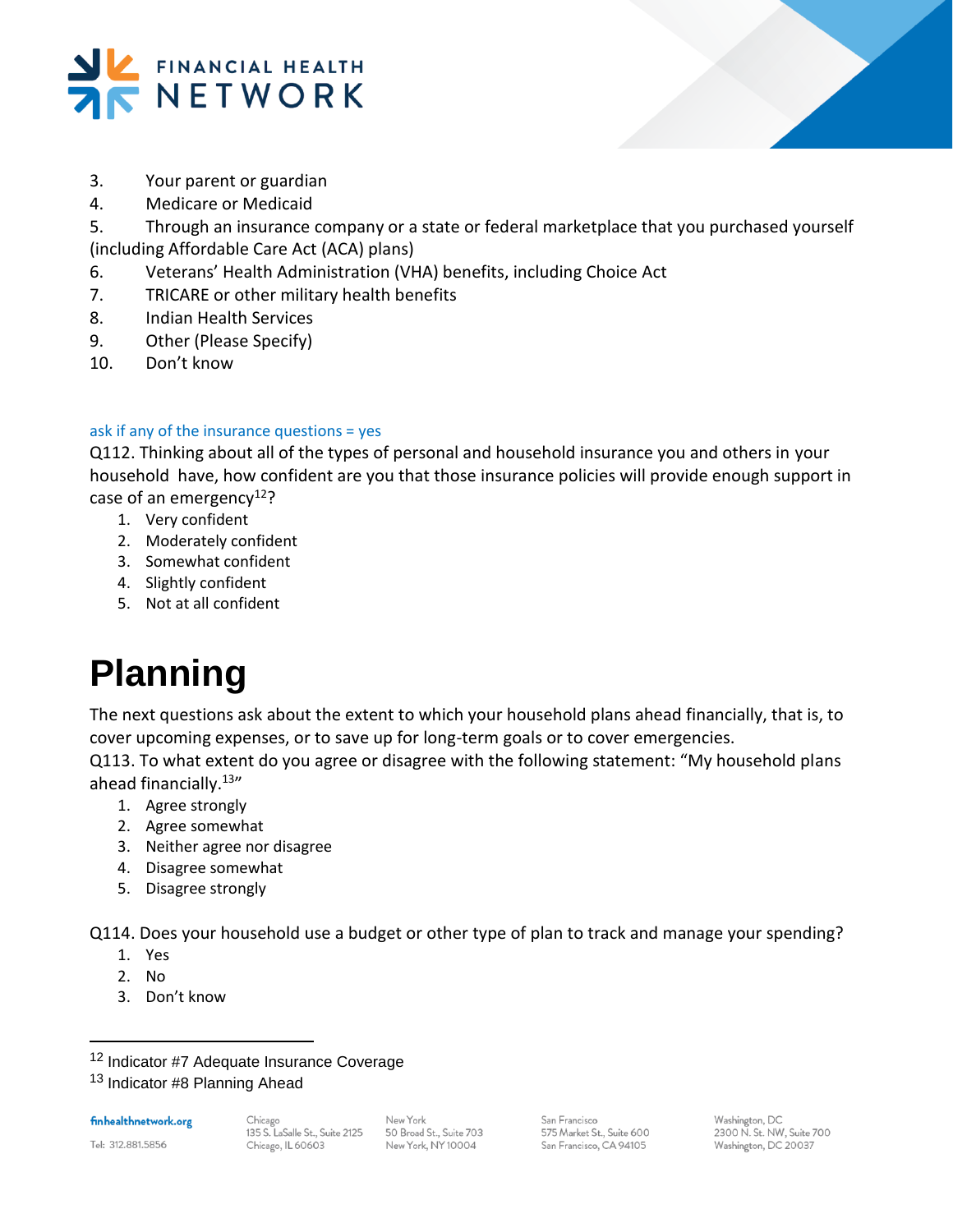

- Q115. Does your household use automatic transfers to transfer money to savings or investments?
	- 1. Yes
	- 2. No
	- 3. Don't know

Q116. Has your household attempted to calculate how much you currently need to save for retirement?

- 1. Yes
- 2. No
- 3. Don't know

Q117. Have you or anyone in your household ever talked with a financial planner or advisor?

- 1. Yes
- 2. No
- 3. Don't know

Q117A. Does your household have an emergency savings account?

- 1. Yes
- 2. No
- 3. Don't know

## **Psychographic**

*The next questions ask about your family's financial situation while you were growing up.* 

Q118. How frequently did your family struggle financially while you were growing up?

- 1. Regularly
- 2. Sometimes
- 3. Rarely
- 4. Never
- 5. Don't know

Q135. How frequently did you worry about having enough food to eat while you were growing up?

- 1. Regularly
- 2. Sometimes
- 3. Rarely
- 4. Never

Q136. How frequently did you worry about crime and personal safety while you were growing up?

finhealthnetwork.org

Tel: 312.881.5856

Chicago 135 S. LaSalle St., Suite 2125 Chicago, IL 60603

New York 50 Broad St., Suite 703 New York, NY 10004

San Francisco 575 Market St., Suite 600 San Francisco, CA 94105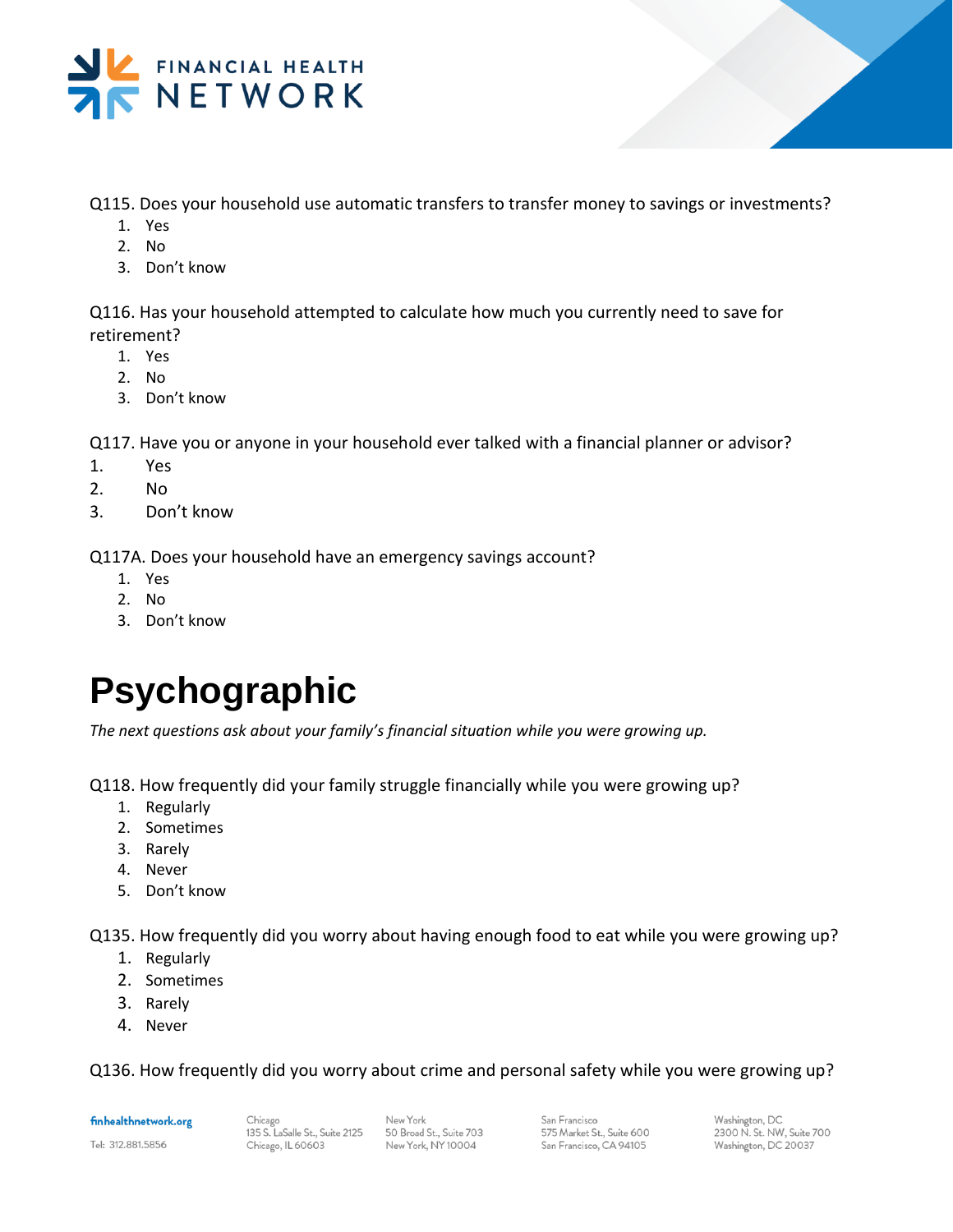



- 1. Regularly
- 2. Sometimes
- 3. Rarely
- 4. Never

Q119. How frequently did your family discuss financial matters with you or around you while you were growing up?

- 1. Regularly
- 2. Sometimes
- 3. Rarely
- 4. Never

*These next few questions relate to your usage of financial products and services.*

questions in this section should be removed when embargo is lifted randomize order answer choices, and set up a way for the respondent to rank order them

Q126. For this question, please select the top three most important factors when you are deciding to do business with a particular financial institution:

Which is the [first/second/third] most important factor?

- 1. Fees or other costs associated with products and services
- 2. Interest rates associated with products and services
- 3. Convenience of branch locations and hours
- 4. Availability of customer service in multiple languages
- 5. Diversity and range of products and services
- 6. How much the financial institution cares about customers' financial wellbeing
- 7 Reputation of financial institution for being trustworthy
- 8. Recommendations from people in my community
- 9. Good/fast service
- 10. Convenience and ease of use of online and mobile offerings
- 11. Other (Please Specify)

# **[Section removed for internal analysis]**

# **EMPLOYMENT**

[Please pre-load labor force question from MYHH to use in logic for this section] If currently working or on sick or other leave

finhealthnetwork.org

Chicago 135 S. LaSalle St., Suite 2125 Chicago, IL 60603

New York 50 Broad St., Suite 703 New York, NY 10004

San Francisco 575 Market St., Suite 600 San Francisco, CA 94105

Washington, DC 2300 N. St. NW, Suite 700 Washington, DC 20037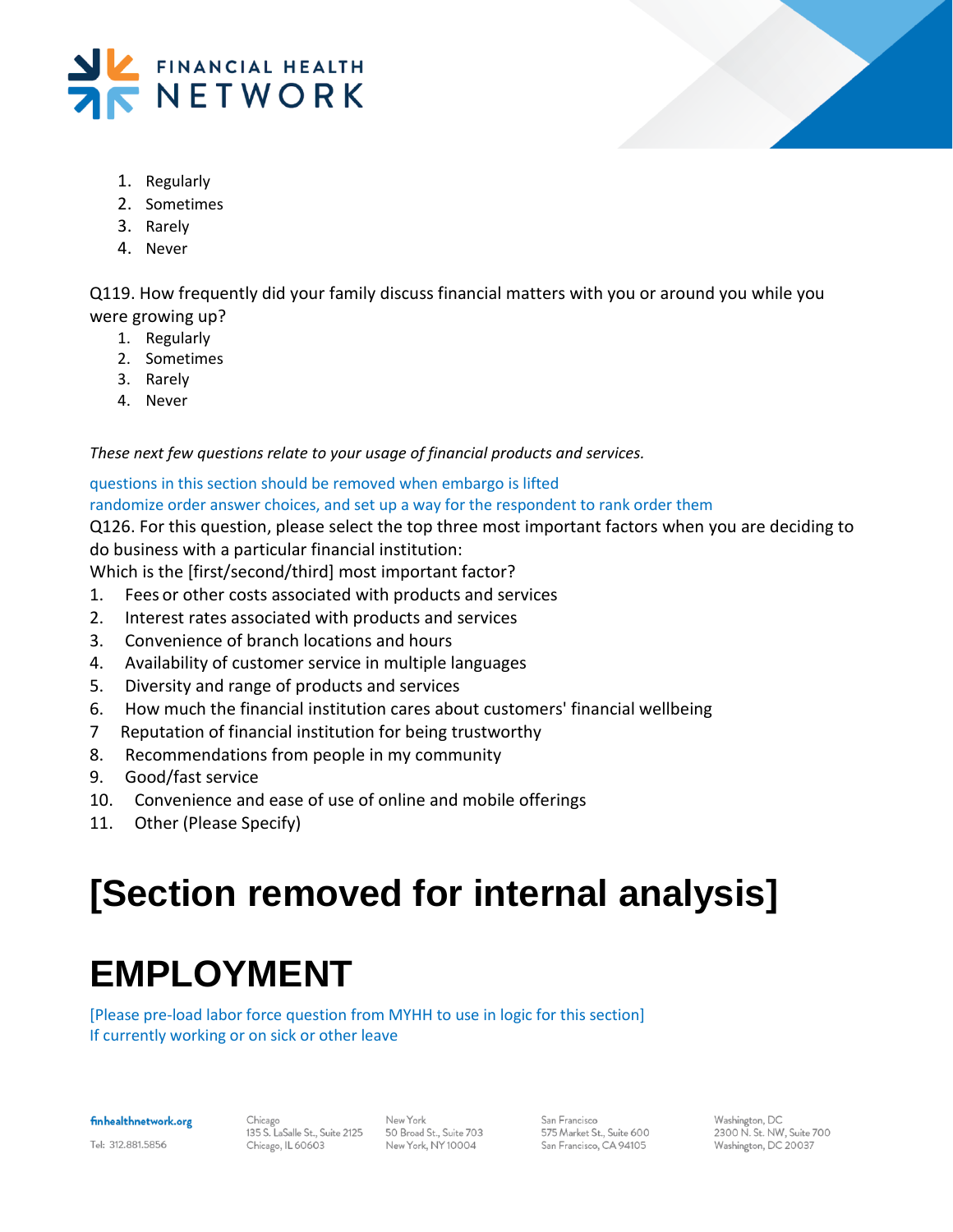### FINANCIAL HEALTH NETWORK

*The following questions ask about your job. If you have more than one job, please think about the main job that you have had in the last 30 days.* 

Q120. In the main job that you had in the past 30 days did you:

- 1. Work full-time for someone else
- 2. Work part-time for someone else
- 3. Work for yourself (self-employed) or as a sole-proprietor
- 4. Work as a partner in a partnership (e.g. partner in law firm, medical practice)
- 5. Work as a consultant or contractor
- 6. Other (Please Specify)

#### If currently working or on sick or other leave

Q121. In your main job, do you normally start and end work around the same time each day that you work or does it vary?

- 1. Normally work the same hours
- 2. Schedule varies, primarily at my request
- 3. Schedule varies, primarily based on my employer's needs

#### If currently working or on sick or other leave

Q122.In your main job, approximately how far in advance do you typically know the hours that you will work on any given day?

- 1. One day in advance or less (including on call)
- 2. 2 to 3 days in advance
- 3. 4 to 6 days in advance
- 4. 1 to 2 weeks in advance
- 5. 2 to 4 weeks in advance
- 6. More than a month in advance
- 7. My hours are the same each day
- 8. I decide on the hours I work each day

#### If currently working or on sick or other leave

Q123 Still thinking about your main job, does your employer offer you any of the following benefits (even if you do not personally use the benefit)? Please select all that apply.

- 1. Paid sick leave
- 2. Paid vacation/personal leave
- 3. Paid parental leave
- 4. Student loan repayment
- 5. Health insurance
- 6. Disability insurance
- 7. Life insurance
- 8. Retirement plans
- 9. Childcare

#### finhealthnetwork.org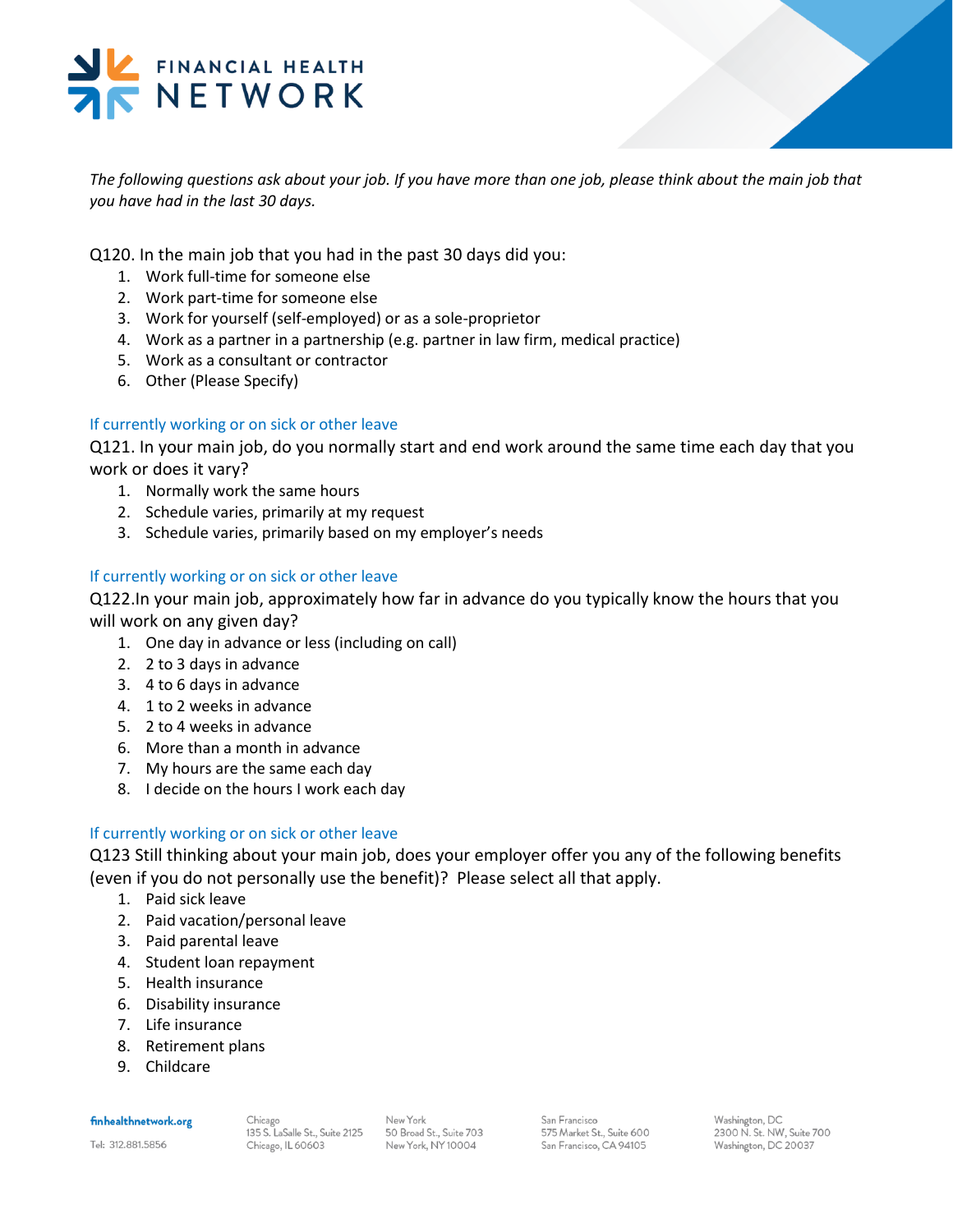



- 10. Ability to work from home
- 11. Other (please specify)
- 12. Don't know

#### *If currently working or on sick or other leave*

Q124.What do you think the likelihood is that you will lose your main job, or be permanently laid off, during the next 12 months?

- 1. Very likely
- 2. Somewhat likely
- 3. Not very likely
- 4. Not at all likely
- 5. Don't know

Q125. Some people earn money from independent, short-term, task-based, or temporary work. Please indicate whether you have ever done the following activities in the last 12 months. (Please select all that apply)

- 1. Driven for car services such as Uber or Lyft
- 2. Worked for pay, using task-based apps or websites like TaskRabbit or mTurk
- 3. Worked other task-based jobs
- 4. Done intermittent work such as babysitting or childcare, cleaning, temp work
- 5. Worked by the hour or day
- 6. Sold services such as freelance writing, web design, or music
- 7. Sold products for companies such as Amway, Herbalife, Tupperware, Mary Kay, or Avon
- 8. Sold products on a website such as Etsy or eBay
- 9. Rented space in your home or apartment on websites such as AirBnB
- 10. Other (specify)
- 11. None of these

Q137. Have you or has anyone in your household (a family member, spouse/partner, etc.) spent time under criminal supervision in jail or prison?

- 1. No
- 2. Yes, I have
- 3. Yes, someone else in my household has
- 4. Yes, I have AND someone else in my household has
- 5. Don't know